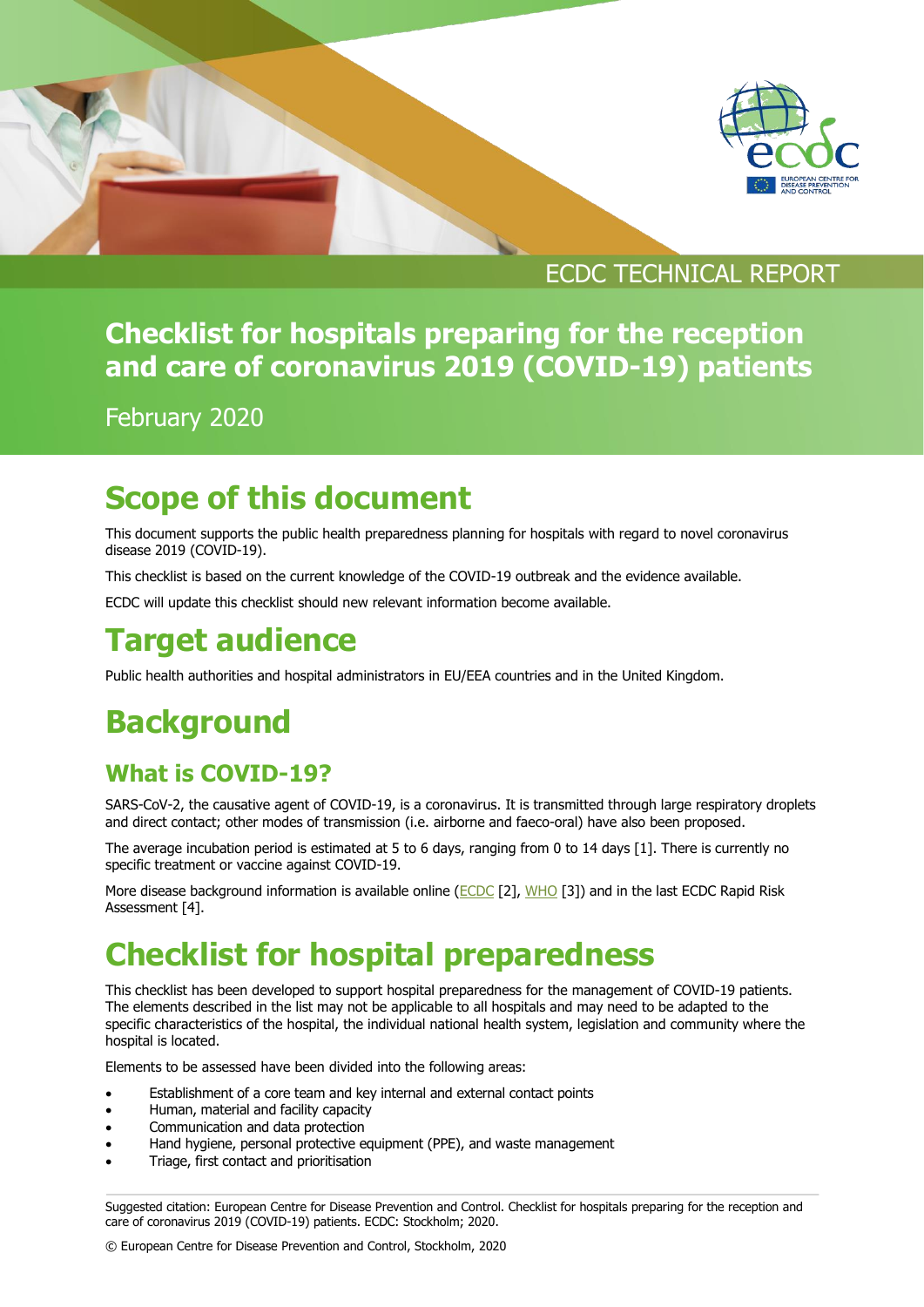- Patient placement, moving of the patients in the facility, and visitor access
- Environmental cleaning

For each area mentioned above, the elements or processes were identified and the items to be checked are listed below.

A procedure for the self-auditing of compliance with this checklist should be considered.

Further information can be found in the ECDC Health emergency preparedness for imported cases of high [consequence infectious diseases](https://www.ecdc.europa.eu/sites/default/files/documents/Health-emergency-preparedness-imported-cases-of-high-consequence-infectious-diseases.pdf) [5], in the WHO [Hospital emergency response checklist](http://www.euro.who.int/__data/assets/pdf_file/0020/148214/e95978.pdf?ua=1) [6], and in the CDC [Coronavirus Disease 2019 \(COVID-19\) Hospital Preparedness Assessment Tool](https://www.cdc.gov/coronavirus/2019-ncov/hcp/hcp-hospital-checklist.html) [7].

#### **Establishment of a core team and key internal and external contact points**

| <b>Element/Process</b>                | <b>Items to check</b>                                                                                                                                                                                                                                                                                                                                                                                                                                                                                                                                                                                                                                                                                                                                                                                                                                                                                                                                                                                                                                                                                                                                                                                            |
|---------------------------------------|------------------------------------------------------------------------------------------------------------------------------------------------------------------------------------------------------------------------------------------------------------------------------------------------------------------------------------------------------------------------------------------------------------------------------------------------------------------------------------------------------------------------------------------------------------------------------------------------------------------------------------------------------------------------------------------------------------------------------------------------------------------------------------------------------------------------------------------------------------------------------------------------------------------------------------------------------------------------------------------------------------------------------------------------------------------------------------------------------------------------------------------------------------------------------------------------------------------|
| Core team                             | A core team for the management of the event is established; it should include a<br>member of the hospital management, the hospital infection control team, an infectious<br>disease expert, and experts representing the intensive care unit (ICU) and emergency<br>room (ER)<br>A backup for each of the roles is established<br>A list with the contact details of the core team and backups is compiled; it is up to date<br>and easily accessible<br>A brief and concise document describing all roles and responsibilities is prepared and<br>centrally accessible<br>All the team members are informed of, and trained in, their roles and responsibilities;<br>a contact list and documentation are centrally accessible<br>A place where the core team can regularly meet is identified<br>Adequate meeting facilities are available to the core team (e.g. meeting rooms,<br>computers, projectors, boards, phones for teleconference, office supplies)<br>A procedure to keep track and control of documentation (e.g. procedures, meeting<br>notes, training materials, etc.) is in place<br>A mechanism is in place to keep documentation updated and staff informed on where<br>to find information |
| <b>Key internal</b><br>contact points | Key internal contact points for the different roles (e.g. administration, communication,<br>nurse administration, security, human resources, pharmacy, biosafety officer, infection<br>control, ICU, emergency services, infectious diseases, pneumology, engineering and<br>maintenance, laboratory, laundry, cleaning and waste management, and hospital<br>morgue) are identified<br>A backup for each of the roles is established<br>A list with the contact details of the internal contact points and backups is compiled,<br>up-to-date and easily and centrally accessible<br>All the internal contact points are informed of and trained in their role and<br>responsibilities, and documentation is centrally accessible<br>Contact information from all hospital staff is updated                                                                                                                                                                                                                                                                                                                                                                                                                     |
| <b>Key external</b><br>contact points | Key external contact points and their backups including necessary<br>local/regional/national contacts (e.g. for case notification, management of cases,<br>suppliers, other hospitals, local authorities, etc.) are identified and gathered in an<br>easily accessible contact list, and staff involved has been made aware of it<br>There is a document that briefly describes when those contact points need to be<br>contacted                                                                                                                                                                                                                                                                                                                                                                                                                                                                                                                                                                                                                                                                                                                                                                                |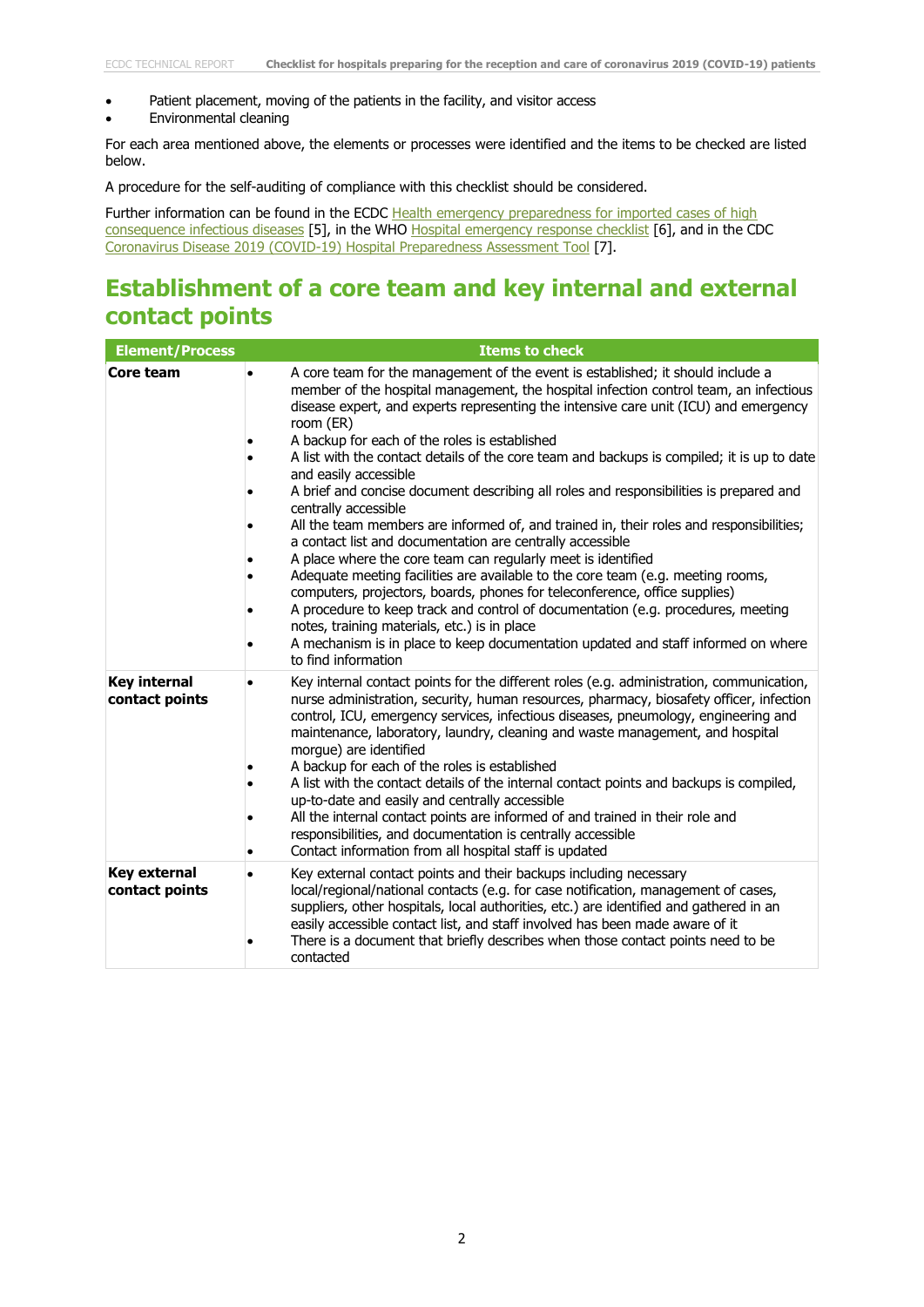### **Human, material and facility capacity**

| <b>Element/Process</b>                     | <b>Items to check</b>                                                                                                                                                                                                                                                                                                                                                                                                                                                                                                                                                                                                                                                                                                                                                                                                                                                                                                                                                                                                                                                                                                                                                                                                                                                                                                                                                                                                                                                                                                                                                                                                                                                                                                                                                                                                                                                                                                                                                                                                                                                                                                                                                                                                                                                                                                                                                                                                                |
|--------------------------------------------|--------------------------------------------------------------------------------------------------------------------------------------------------------------------------------------------------------------------------------------------------------------------------------------------------------------------------------------------------------------------------------------------------------------------------------------------------------------------------------------------------------------------------------------------------------------------------------------------------------------------------------------------------------------------------------------------------------------------------------------------------------------------------------------------------------------------------------------------------------------------------------------------------------------------------------------------------------------------------------------------------------------------------------------------------------------------------------------------------------------------------------------------------------------------------------------------------------------------------------------------------------------------------------------------------------------------------------------------------------------------------------------------------------------------------------------------------------------------------------------------------------------------------------------------------------------------------------------------------------------------------------------------------------------------------------------------------------------------------------------------------------------------------------------------------------------------------------------------------------------------------------------------------------------------------------------------------------------------------------------------------------------------------------------------------------------------------------------------------------------------------------------------------------------------------------------------------------------------------------------------------------------------------------------------------------------------------------------------------------------------------------------------------------------------------------------|
| <b>Procurement and</b><br>stock management | A procurement procedure to acquire the necessary materials and supplies is in<br>$\bullet$<br>place and can be activated on short notice<br>Alternative suppliers have been identified if main suppliers should run out of stock<br>$\bullet$<br>(especially for personal protective equipment (PPE))<br>Buffer stock of key supplies (e.g. for hand and respiratory hygiene, PPE, isolation,<br>$\bullet$<br>ICU supplies, mechanical respirators) has been acquired<br>A stock inventory has been conducted; there is a procedure to monitor and<br>٠<br>regularly update the inventory<br>A plan is in place to keep track and custody of key supplies (e.g. PPE, ventilators,<br>$\bullet$<br>cleaning and disinfection material, alcohol solution, etc.) to avoid misuse, overuse<br>or theft                                                                                                                                                                                                                                                                                                                                                                                                                                                                                                                                                                                                                                                                                                                                                                                                                                                                                                                                                                                                                                                                                                                                                                                                                                                                                                                                                                                                                                                                                                                                                                                                                                   |
| <b>Human capacity</b>                      | The surge capacity of healthcare workers for triage, ER, ICU, laboratory, and the<br>$\bullet$<br>units where the patients will be placed has been assessed<br>The surge capacity of non-healthcare workers (e.g. administration, cleaning<br>$\bullet$<br>personnel, etc.) has been assessed<br>Staff absences, in particular due to sick leave or having to care for sick people at<br>home, has been considered and included in the assessment of human resource<br>capacity<br>A mechanism to monitor staff absences is in place<br>A sick-leave policy for symptomatic staff is in place<br>Thresholds that trigger the re-allocation of staff or the recruitment of new staff<br>$\bullet$<br>have been established<br>Staff planned to be re-allocated has been informed and trained in accordance with<br>٠<br>their anticipated roles and responsibilities<br>A mechanism for the recruitment, training and quick provision of all necessary<br>$\bullet$<br>administration needs as well as equipment for new staff on short notice is in place,<br>and the budget is available and allocated<br>The possibility to recruit recently retired staff, military doctors, university students<br>$\bullet$<br>or volunteers has been assessed and contacts have been identified<br>The legal requirements to recruit temporary help (e.g. retired staff, students, etc.)<br>are in place and training for all additional team members is planned<br>A plan is in place to avoid burnout among healthcare and non-healthcare workers;<br>a maximum number of working hours will be ensured, workloads will be equally<br>distributed, minimum rest times between shifts have been determined, as have<br>been breaks during regular work shifts; a contact point has been appointed who<br>can be addressed if there are problems<br>Psychological support for healthcare workers has been considered<br>$\bullet$<br>There is a security team in place to ensure the safety of patients, staff and visitors<br>and key supplies if needed<br>A security plan is in place to ensure safety and provide guidance for security<br>incidents; this includes escorting personnel, patients or visitors if necessary; staff<br>has been informed of the security plan<br>Possible security risks have been identified; threshold events that trigger additional<br>resources or support from local authorities have been established |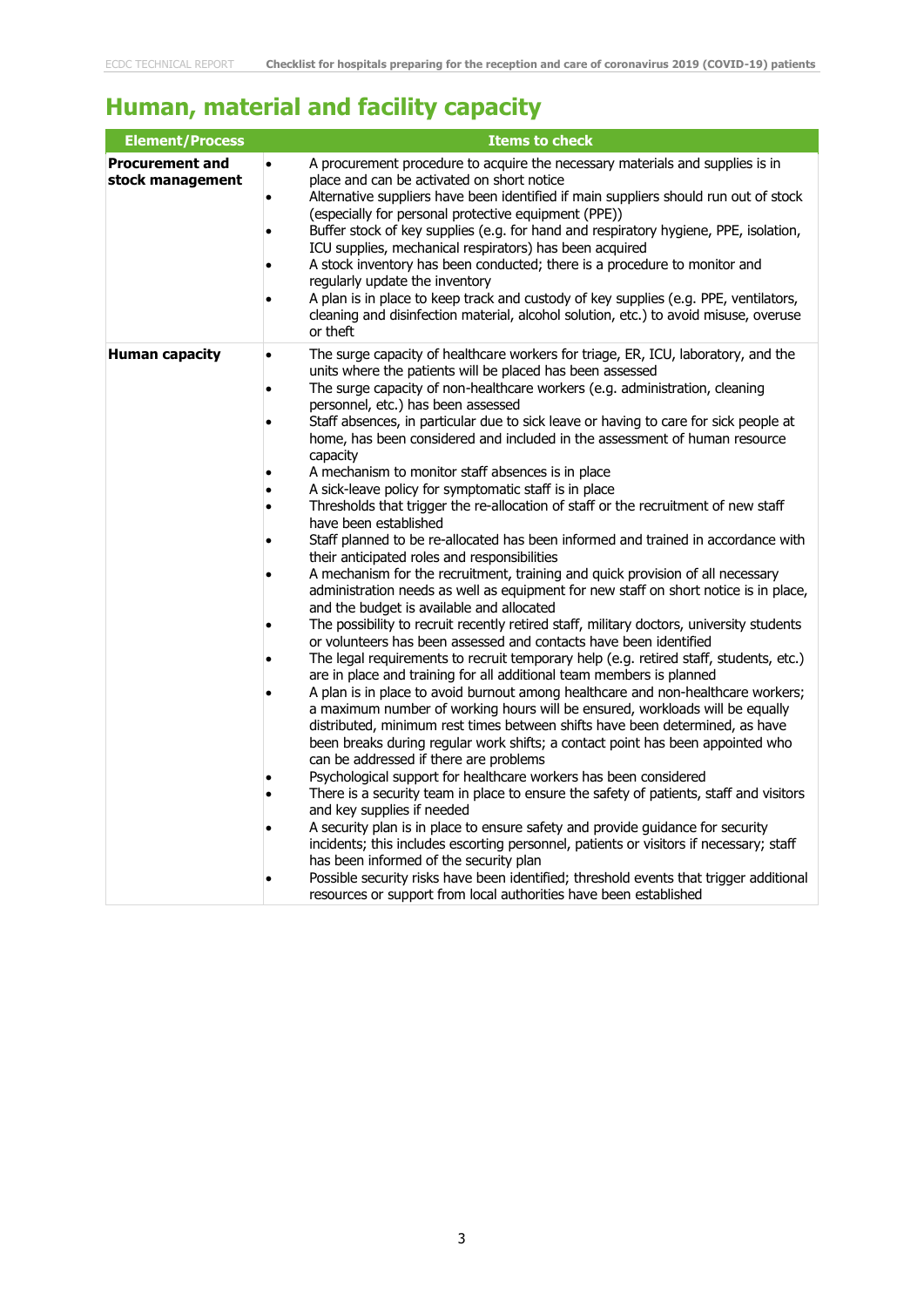| <b>Element/Process</b>       | <b>Items to check</b>                                                                                                                                                                                                                                                                                                                                                                                                                                                                                                                                                                                                                                                                                                                                                                                                                                                                                                                                                                                                                                                                                                                                                                                                                                                                                                                                                                                                                                                                                                                                                                                                                                                                                                                                                                                                                                                                                                                                                                                                                                                                                                                                                                                                                                                                                                                                                                                                                                                                                                                                                                                                                                                                                                                                                                                                                                                                                                                                                                                                                                         |
|------------------------------|---------------------------------------------------------------------------------------------------------------------------------------------------------------------------------------------------------------------------------------------------------------------------------------------------------------------------------------------------------------------------------------------------------------------------------------------------------------------------------------------------------------------------------------------------------------------------------------------------------------------------------------------------------------------------------------------------------------------------------------------------------------------------------------------------------------------------------------------------------------------------------------------------------------------------------------------------------------------------------------------------------------------------------------------------------------------------------------------------------------------------------------------------------------------------------------------------------------------------------------------------------------------------------------------------------------------------------------------------------------------------------------------------------------------------------------------------------------------------------------------------------------------------------------------------------------------------------------------------------------------------------------------------------------------------------------------------------------------------------------------------------------------------------------------------------------------------------------------------------------------------------------------------------------------------------------------------------------------------------------------------------------------------------------------------------------------------------------------------------------------------------------------------------------------------------------------------------------------------------------------------------------------------------------------------------------------------------------------------------------------------------------------------------------------------------------------------------------------------------------------------------------------------------------------------------------------------------------------------------------------------------------------------------------------------------------------------------------------------------------------------------------------------------------------------------------------------------------------------------------------------------------------------------------------------------------------------------------------------------------------------------------------------------------------------------------|
| <b>Facility and material</b> | The maximum facility capacity, including the maximal number of ICU beds and<br>$\bullet$<br>mechanical ventilators (along with the required human resource capacities and<br>supply capacity) has been calculated<br>There is a system to monitor bed occupancy (including the number of patients in<br>isolation), the number of rooms used for isolation, and the number of rooms that<br>can be potentially used for isolation<br>The number of patients in isolation that will, once the number reaches a certain<br>threshold, trigger the progressive conversion of normal rooms to isolation rooms;<br>the capacity for cohorting patients of the same disease has been calculated<br>The number and location of potential beds to be re-assigned as isolation rooms and<br>a plan to re-allocate the non-isolated patients to other rooms has been established<br>All staff members are aware of the triggers and procedures to convert normal<br>rooms to isolation rooms<br>The triggers for referring patients to other health centres or home care are<br>established, and the staff and other centres are aware<br>The current stocks and the expected additional needs for different scenarios (e.g.<br>hand and respiratory hygiene, PPE, isolation, ventilators, pharmacy, other key<br>supplies) have been calculated<br>Storage facilities for additional stock have been identified; storage facilities meet all<br>demands with respect to temperature, humidity, cold-chain, logistics, etc.<br>Additional areas to be transformed into waiting rooms have been identified; the<br>threshold number of patients that would trigger the use of these areas has been<br>estimated<br>If possible, access to separate toilets and drinking water faucets is available for<br>patients in the waiting and emergency rooms<br>Adequate material for isolation units and ICUs is available, and disinfection<br>procedures are in place for non-single-use supplies<br>An adequate amount of PPE of all sizes is available for healthcare workers and<br>cleaning personnel<br>A proper amount of cleaning and disinfection products shown to be effective<br>against coronaviruses is available<br>An adequate number of bins for infectious waste is available<br>Procedures/contracts for the treatment of an increased amount of infectious waste<br>are in place<br>A procedure for the management of an increasing number of deceased patients is<br>in place<br>The capacity to handle a potential increase in the number of deceased patients is<br>calculated, and an extra stock of body bags is available<br>An additional place has been established that could be used as a morgue, if<br>required, and where the custody of the bodies will be ensured<br>All the internal protocols, communication lines and standard operating procedures<br>are easily and centrally accessible for all workers; all staff know where to locate<br>them<br>There is a mechanism in place to ensure that equipment is in perfect working order |
| <b>Laboratory capacity</b>   | and can be quickly replaced whenever necessary<br>If the hospital has no laboratory capacity, a plan for the sampling and safe<br>$\bullet$                                                                                                                                                                                                                                                                                                                                                                                                                                                                                                                                                                                                                                                                                                                                                                                                                                                                                                                                                                                                                                                                                                                                                                                                                                                                                                                                                                                                                                                                                                                                                                                                                                                                                                                                                                                                                                                                                                                                                                                                                                                                                                                                                                                                                                                                                                                                                                                                                                                                                                                                                                                                                                                                                                                                                                                                                                                                                                                   |
|                              | shipment of specimens is established<br>For hospitals with in-house laboratory capacity, an appropriate amount of reagents<br>and supplies for diagnostic testing is available; additional stockpiling should ensure<br>uninterrupted supplies.<br>A plan is in place to outsource services if capacities are exceeded                                                                                                                                                                                                                                                                                                                                                                                                                                                                                                                                                                                                                                                                                                                                                                                                                                                                                                                                                                                                                                                                                                                                                                                                                                                                                                                                                                                                                                                                                                                                                                                                                                                                                                                                                                                                                                                                                                                                                                                                                                                                                                                                                                                                                                                                                                                                                                                                                                                                                                                                                                                                                                                                                                                                        |

### **Communication and data protection**

| <b>Element/Process</b>           | Items to check                                                                                                                                                                                                                                                                                                                                                                                                                                                                                                                                                                                                                                            |
|----------------------------------|-----------------------------------------------------------------------------------------------------------------------------------------------------------------------------------------------------------------------------------------------------------------------------------------------------------------------------------------------------------------------------------------------------------------------------------------------------------------------------------------------------------------------------------------------------------------------------------------------------------------------------------------------------------|
| <b>Internal</b><br>communication | An internal communication plan is established with clear communication lines to allow<br>rapid communication to all staff and patients/visitors<br>Procedures are in place to communicate transparently to hospital staff, healthcare and<br>non-healthcare workers; this procedure governs all information on the outbreak, the<br>situation in the hospital, procedures, rules for using PPE, preventive and protection<br>measures, changes in the procedures, and any other information related to the event<br>A mechanism is in place to ensure that communication to the staff and patients/visitors<br>is checked for consistency before released |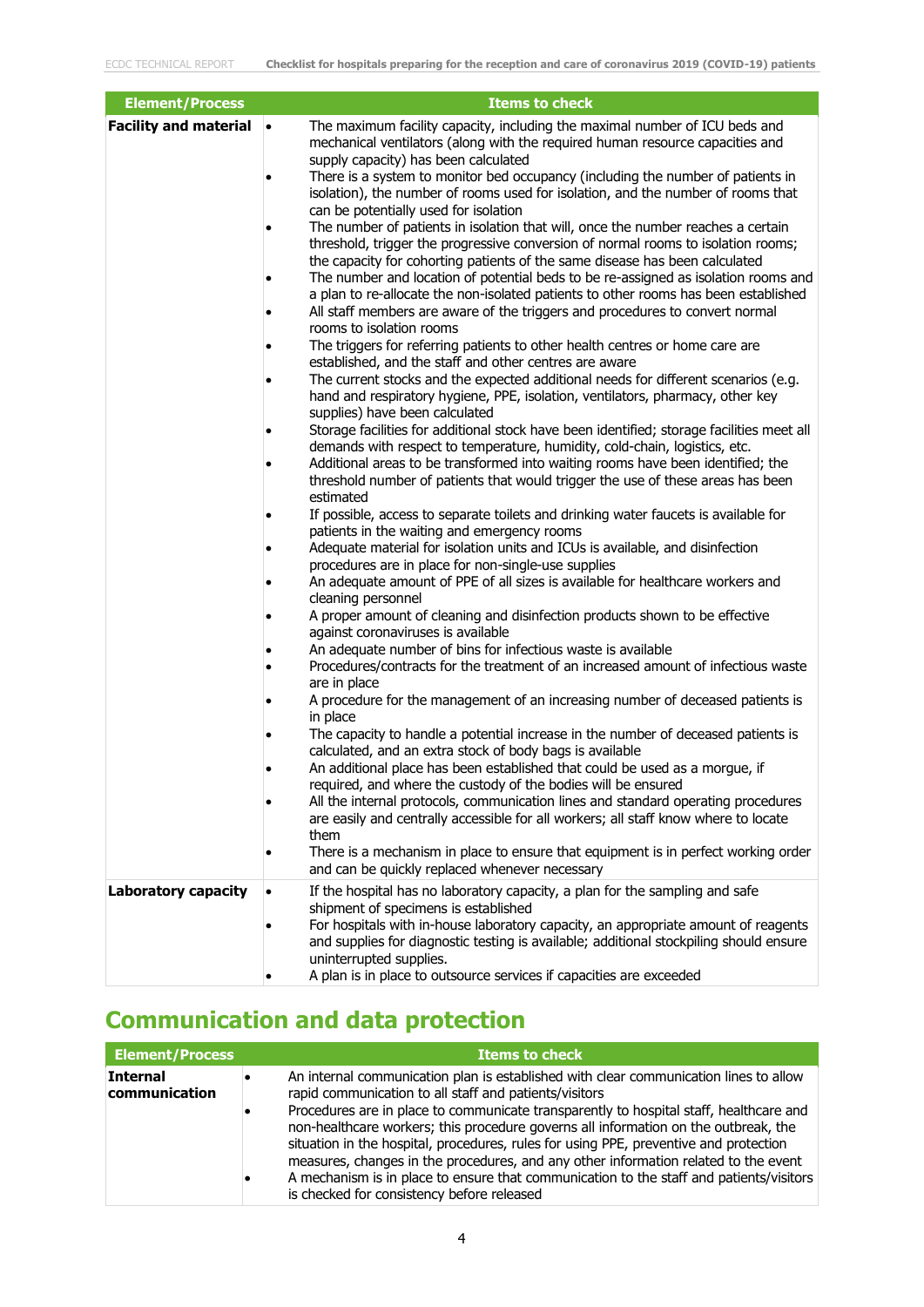| <b>Element/Process</b>           | <b>Items to check</b>                                                                                                                                                                                                                                                                                                                                                                                                                                                                                                                                                            |
|----------------------------------|----------------------------------------------------------------------------------------------------------------------------------------------------------------------------------------------------------------------------------------------------------------------------------------------------------------------------------------------------------------------------------------------------------------------------------------------------------------------------------------------------------------------------------------------------------------------------------|
|                                  | Draft key messages for different groups: healthcare workers, other staff, patients,<br>visitors, etc. A mechanism has been developed to update all involved parties<br>A procedure to receive feedback or questions from workers and inform about incidents<br>is established and working<br>Key communication people are appointed; they are responsible for disseminating<br>information, providing training and receiving feedback and questions. All staff members<br>have been informed of their names, contact details and roles                                           |
| <b>External</b><br>communication | An external communication plan has been established, including a mechanism to<br>ensure that communication with the media and the public are checked for consistency<br>and approved before released<br>Staff members have been informed of the external communication plan<br>A core communication team plus backups has been appointed. They coordinate<br>external communications<br>The spokesperson/s and his/her/their backups have been appointed<br>Draft key messages for different groups (journalists, general public, healthcare<br>specialists, etc.) are available |
| Data protection                  | There are mechanisms in place to ensure data protection in accordance with the<br>legislation<br>All staff have been reminded of data protection rules<br>Mechanisms for tele-triage (e.g. phone, email, smartphone apps, telemedicine)<br>conform to data protection rules                                                                                                                                                                                                                                                                                                      |

# **Training procedures**

| <b>Element/Process</b> | <b>Items to check</b>                                                                                                                                                                                                                                                                                                                                                                                                                                                                                                                                                                                                  |
|------------------------|------------------------------------------------------------------------------------------------------------------------------------------------------------------------------------------------------------------------------------------------------------------------------------------------------------------------------------------------------------------------------------------------------------------------------------------------------------------------------------------------------------------------------------------------------------------------------------------------------------------------|
| <b>Training</b>        | A plan for the general and specific training of personnel is in place, including plans for<br>$\bullet$<br>regular training updates to refresh concepts and training for new personnel before they<br>arrive or as soon as they arrive                                                                                                                                                                                                                                                                                                                                                                                 |
|                        | All documents and procedures are easily and centrally accessible; staff has been<br>٠<br>informed where to find them                                                                                                                                                                                                                                                                                                                                                                                                                                                                                                   |
|                        | Training/information materials have been developed, in particular for:<br>$\bullet$<br>Hand and respiratory hygiene<br>Who should use PPE: why, when and how<br>Internal and external communication lines and rules (both to receive and<br>provide information)<br>Data protection with regard to patients<br>Triage procedures<br>Case definitions<br>Notification of cases<br>Placement and movement of patients in isolation and visitors' access<br>Sick-leave policy and what to do if staff members show symptoms<br>Security plan<br>-<br>Where to find the documents and training materials                   |
|                        | All staff, healthcare and non-healthcare workers, have been informed and trained on the<br>٠<br>topics mentioned above, as required<br>Healthcare workers have been trained to minimise the specific risks related to the<br>management of suspected or confirmed COVID-19 patients<br>Non-healthcare workers have been trained to minimise the specific risks related to their<br>jobs, in particular the cleaning of areas occupied by a suspected or confirmed COVID-19<br>patient<br>Staff members who would have to wear PPE have been trained on its use and know the<br>٠<br>documents outlining the procedures |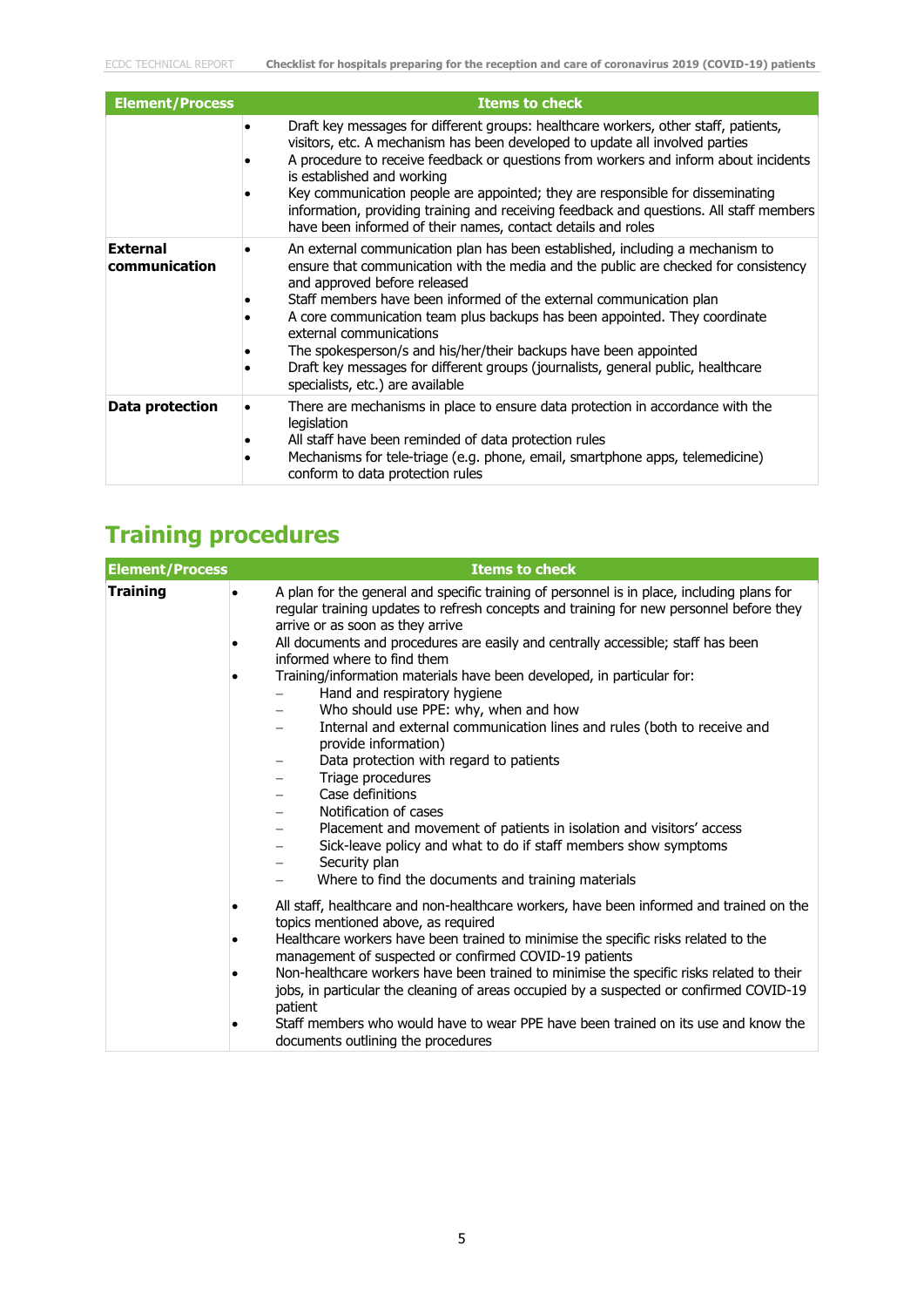#### **Hand hygiene, PPE, and waste management**

| <b>Element/Process</b> | <b>Items to check</b>                                                                                                                                                                                                                                                                                                                                                                                                                                                                                                                                                                                       |
|------------------------|-------------------------------------------------------------------------------------------------------------------------------------------------------------------------------------------------------------------------------------------------------------------------------------------------------------------------------------------------------------------------------------------------------------------------------------------------------------------------------------------------------------------------------------------------------------------------------------------------------------|
| <b>Hand hygiene</b>    | Supplies of alcohol-based hand sanitizers are available for staff and patients,<br>$\bullet$<br>especially in waiting rooms, triage rooms, examination rooms, and areas for the<br>removal of PPE.<br>Soap and paper handtowels are available in sufficient quantities next to all sinks<br>(both in toilets and next to all hand wash sinks)<br>A procedure to check and refill the supplies is established and working<br>Instructions for the correct hand hygiene procedures have been developed and are<br>ready to be distributed to patients, visitors, healthcare workers and cleaning<br>personnel |
| <b>PPE</b>             | The need for PPE has been estimated (further information can be found here).<br>An adequate amount of PPE for protection against contact, droplet, and airborne<br>transmission is available in different sizes where required<br>A list of available sizes and expiry dates of the stockpiled PPE has been compiled and<br>is up to date<br>Healthcare workers and cleaning personnel have been trained in putting on<br>٠<br>('donning') and taking off ('doffing') PPE                                                                                                                                   |
| Waste<br>management    | The number of bins for infectious waste is sufficient to cover larger volumes<br>٠<br>There are no-touch bins to dispose of tissues used by patients in waiting and triage<br>٠<br>areas<br>The facility is able to manage an increased amount of infectious waste by itself or<br>outsources its waste management                                                                                                                                                                                                                                                                                          |

### **Triage, first contact and prioritisation**

| <b>Element/Process</b>                    | <b>Items to check</b>                                                                                                                                                                                                                                                                                                                                                                                                                                                                                                                                                                                                                                                                                                                                                                                                                                                                                                                                                                                                                                                                                                                                                                                                                                                 |
|-------------------------------------------|-----------------------------------------------------------------------------------------------------------------------------------------------------------------------------------------------------------------------------------------------------------------------------------------------------------------------------------------------------------------------------------------------------------------------------------------------------------------------------------------------------------------------------------------------------------------------------------------------------------------------------------------------------------------------------------------------------------------------------------------------------------------------------------------------------------------------------------------------------------------------------------------------------------------------------------------------------------------------------------------------------------------------------------------------------------------------------------------------------------------------------------------------------------------------------------------------------------------------------------------------------------------------|
| General                                   | Procedures to separate suspected cases* from the other patients and isolation<br>$\bullet$<br>procedures are established, e.g. placement in different waiting rooms, use of different<br>toilets; this also covers areas that need to be reached for water/food supplies<br>Procedures for patient prioritisation (e.g. triage, discharge criteria, triggers to<br>postpone elective hospitalisations or interventions) are in place and have been<br>communicated to all staff involved<br>Procedures are in place for the cleaning of common areas and equipment that cannot<br>only be used by non-suspected or confirmed cases                                                                                                                                                                                                                                                                                                                                                                                                                                                                                                                                                                                                                                    |
| Tele-triage                               | A tele-triage system to triage patients before they arrive at the hospital is in place:<br>$\bullet$<br>phone/email/telemedicine services are in place for possible cases; these services can<br>also be used to coordinate the arrival of patients at the hospital if required<br>The population has been informed about the tele-triage services of the hospital<br>because they were informed about these services through several channels                                                                                                                                                                                                                                                                                                                                                                                                                                                                                                                                                                                                                                                                                                                                                                                                                        |
| <b>First contact at the •</b><br>hospital | Signs and information displays at the entrance and in waiting rooms provide Q&As<br>about COVID-19, hand hygiene and respiratory hygiene<br>Hand hygiene supplies (e.g. alcohol-based hand sanitizers; access to water, soap and<br>٠<br>disposable paper tissues to dry hands) and respiratory hygiene supplies (e.g.<br>disposable paper tissues) are available for staff and patients<br>Quick checks at entry points to the emergency room, triaging of suspected cases, and<br>severity assessment procedures are in place<br>The hospital could provide an option for patients to wait in their cars instead of the<br>waiting room (provided they are well enough to do so); this also requires a system to<br>call them in<br>All emergency room staff are aware of alternative areas to be converted into waiting<br>rooms when a certain threshold of patients has been reached<br>A protocol is established to inform the patients with suspected COVID-19 about<br>certain procedures, for example that they will be separated from other patients and<br>why; information will be provided on hand and respiratory hygiene, the use of PPE,<br>toilet use, and how to obtain water and food<br>The capacity for patient transportation has been assessed |

\* The definition of 'suspected case' may change during the event.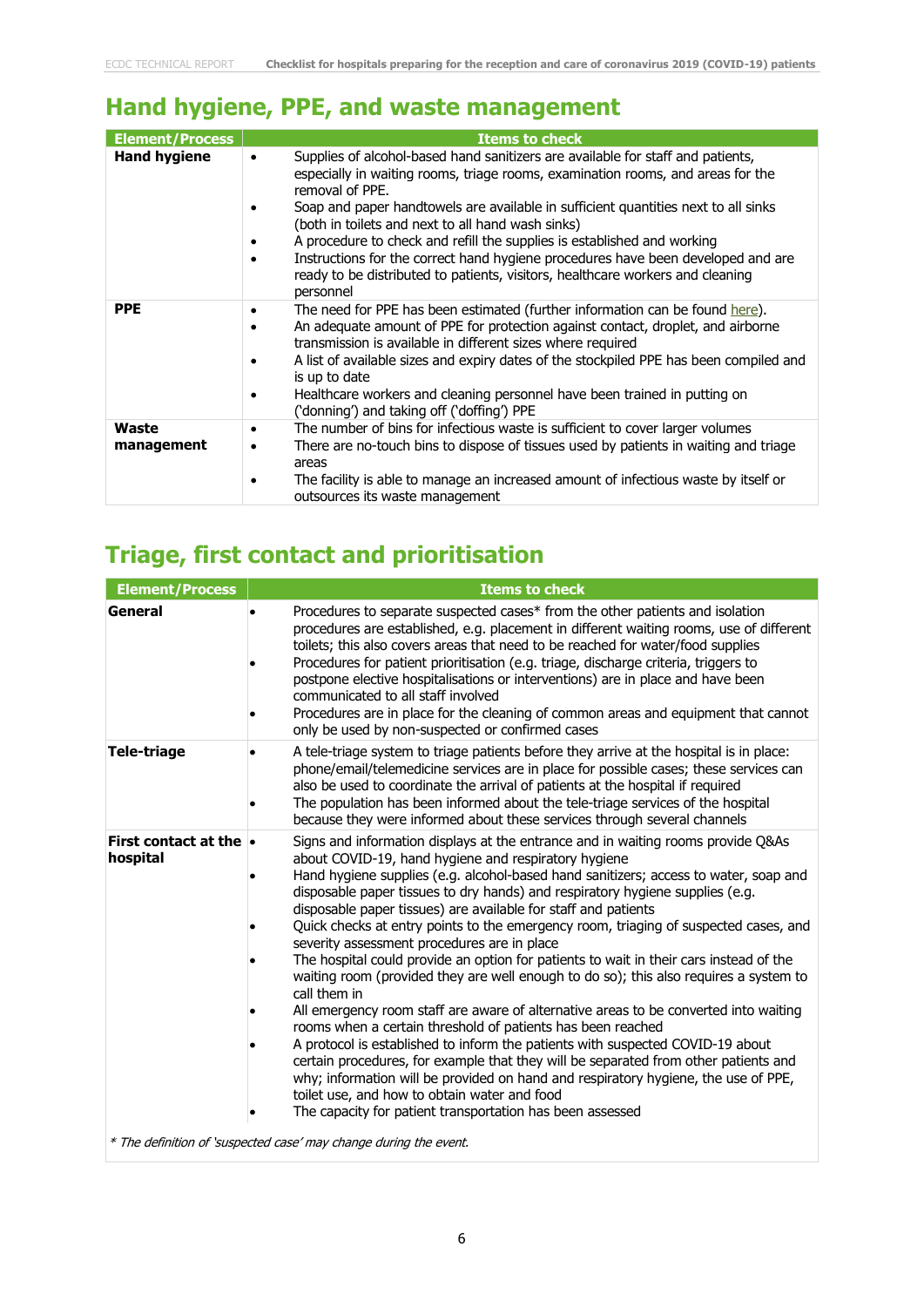### **Patient placement, moving of the patients in the facility, and visitor access**

| <b>Element/Process</b>                    | <b>Items to check</b>                                                                                                                                                                                                                                                                                                                                                                                                                                                                                                                                                                                                                                                                                                                                                                                                                                                                                                                                                                                                                                                                                                                                                                                                                                                                                                                                                                                                                                                                                                                                                                                                                                                                                                                                                                                                                                                                                                                                   |
|-------------------------------------------|---------------------------------------------------------------------------------------------------------------------------------------------------------------------------------------------------------------------------------------------------------------------------------------------------------------------------------------------------------------------------------------------------------------------------------------------------------------------------------------------------------------------------------------------------------------------------------------------------------------------------------------------------------------------------------------------------------------------------------------------------------------------------------------------------------------------------------------------------------------------------------------------------------------------------------------------------------------------------------------------------------------------------------------------------------------------------------------------------------------------------------------------------------------------------------------------------------------------------------------------------------------------------------------------------------------------------------------------------------------------------------------------------------------------------------------------------------------------------------------------------------------------------------------------------------------------------------------------------------------------------------------------------------------------------------------------------------------------------------------------------------------------------------------------------------------------------------------------------------------------------------------------------------------------------------------------------------|
| <b>Patient placement</b>                  | The capacity of isolation beds and ICU beds in the hospital has been assessed<br>If the hospital has rooms with negative pressure, the maximal number of patients<br>that can be hosted in each room according to the manufacturer has been determined<br>The maximal capacity for the isolation of patients has been estimated:<br>Maximum number of rooms that can be converted into isolation rooms (if<br>there is increased need) has been calculated<br>Maximum number of patients that can be cohorted in isolation rooms and<br>number of potential isolation rooms has been calculated<br>A plan is in place that indicates the criteria that would trigger the<br>transformation of normal rooms into isolation rooms and also the order in<br>which this process would be carried out; this includes a plan to re-allocate<br>patients, facilitate their rapid discharge as soon as their clinical status allows<br>for it, or treat patients at home<br>The staff know the plan and have been trained accordingly, e.g. the know how to use<br>PPE, are familiar with protocols and new tasks that they may be assigned to them,<br>etc.<br>Airborne infection isolation (AII) rooms have been tested and certified for their<br>effectiveness (within the timeframe indicated by local regulations)<br>PPE for aerosol-generating procedures are available in sufficient numbers and sizes so<br>they can be used in the isolation rooms when appropriate.<br>Only a limited number of staff members is authorised to access the isolation rooms;<br>they have been trained accordingly. Staff members who have access to isolation<br>rooms are tracked and records are kept. A record of all staff members who have<br>access to isolation rooms is kept so that all staff movements can be tracked.<br>Staff members with access to isolation rooms should be limited to reduce the<br>possibility of transmission among other patients |
| <b>Moving patients in</b><br>the facility | The movement of patients within the healthcare facility is limited to performing<br>essential procedures<br>A surgical mask is worn by the isolated patient when he/she is moved inside the<br>healthcare facility<br>The best routes for moving patients within the healthcare facility have been<br>established; staff members have been informed<br>All healthcare workers preparing, moving, and receiving patients are aware of the<br>conditions of these patients and have been trained in all relevant procedures, e.g.<br>where to find PPE and how to use it                                                                                                                                                                                                                                                                                                                                                                                                                                                                                                                                                                                                                                                                                                                                                                                                                                                                                                                                                                                                                                                                                                                                                                                                                                                                                                                                                                                  |
| <b>Visitor access</b>                     | Signs outside the ward inform all visitors about symptoms of acute respiratory<br>infections; if possible, visitors are checked for symptoms before entering the facility<br>Rules are in place for the access of visitors to the facility and to the isolation rooms<br>(e.g. one visitor a time) with suspected or confirmed patients<br>Hand hygiene procedures are explained to the visitors before entering and after<br>leaving the isolation room<br>PPE are available for visitors; procedures for donning and doffing are in place and<br>accessible<br>A trained healthcare worker is available to check the correct donning and doffing of<br><b>PPE</b><br>All visitors are informed about self-monitoring for acute respiratory symptoms as<br>described in the guidelines<br>A record of all visitors that entered an isolation room is kept                                                                                                                                                                                                                                                                                                                                                                                                                                                                                                                                                                                                                                                                                                                                                                                                                                                                                                                                                                                                                                                                                              |

### **Environmental cleaning**

| <b>Element/Process</b> | <b>Items to check</b>                                                                                                                                                                                                                                                                                        |
|------------------------|--------------------------------------------------------------------------------------------------------------------------------------------------------------------------------------------------------------------------------------------------------------------------------------------------------------|
| <b>Room cleaning</b>   | A procedure has been established for the cleaning of the rooms on a regular basis and<br>when required; cleaning after a patient's discharge is also covered by this procedure<br>Appropriate products for the cleaning and disinfection of the surfaces, equipment and<br>medical apparatuses are available |
|                        | PPE for the cleaning personnel are available in different sizes<br>Cleaning personnel have been trained on all relevant procedures, e.g. contact times for                                                                                                                                                   |
|                        | the different products, the correct use of PPE (included donning and doffing), and self-                                                                                                                                                                                                                     |